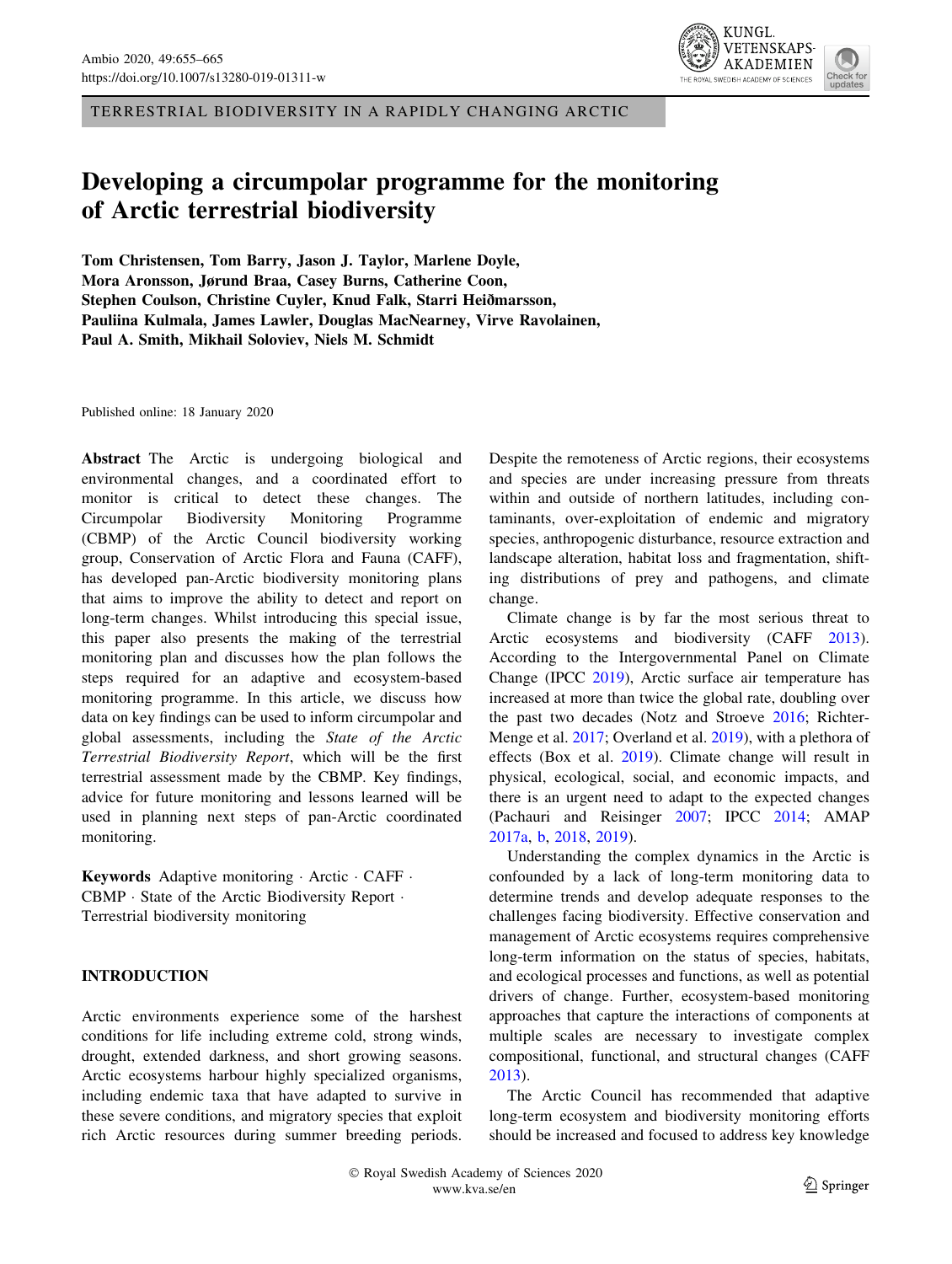gaps in order to better inform development and implementation of conservation and management strategies for the Arctic (CAFF [2013](#page-7-0); CAFF/AMAP/IASC 2004). In response, the Arctic Council working group Conservation of Arctic Flora and Fauna (CAFF) established the Circumpolar Biodiversity Monitoring Programme (CBMP) to address the need for an adaptive, coordinated, and standardized monitoring of Arctic environments for the marine, terrestrial, freshwater, and coastal ecosystems (Petersen et al. [2004](#page-8-0); CAFF [2018](#page-7-0)). The CBMP is an international network, involving scientists, conservation organizations, government agencies, and experts. Overall guidance on direction of the CBMP is defined through strategic plans that are approved by the Arctic Council. The current strategic plan, Circumpolar Biodiversity Monitoring Programme Strategic Plan 2018–2021 (CAFF [2018\)](#page-7-0), includes tasks related to the adaptive monitoring approach, assessments of the status and trends of Arctic biodiversity, and how programme outputs can be communicated to support national, regional, and global needs (Barry and Christensen [2019\)](#page-7-0). Information gathered by the CBMP is designed to assist policy and decision-making at global, national, regional, and local levels.

Between 2011 and 2019, four Arctic Biodiversity Monitoring Plans were developed, aiming to inform our ability to detect and understand changes in Arctic marine (Gill et al. [2011\)](#page-8-0), freshwater (Culp et al. [2012\)](#page-7-0), terrestrial (Christensen et al. [2013](#page-7-0)), and coastal ecosystems (Jones et al. [2019](#page-8-0)). Each plan has identified key elements for each ecosystem, designated as Focal Ecosystem Components (FECs), that are expected to indicate changes not only in the individual FEC, but in the ecosystem in general.

The present paper focuses on the creation of the CBMP Terrestrial Biodiversity Monitoring Plan (Christensen et al. [2013\)](#page-7-0), describing the plan's development process and lessons learned. Further, it serves as a background paper for this special issue, Terrestrial Biodiversity in a Rapidly Changing Arctic, which presents the scientific basis for much of the CBMP State of the Arctic Terrestrial Biodiversity Report, which will be the first terrestrial circumpolar biodiversity assessment made by the CBMP. Prior to the State of the Arctic Terrestrial Biodiversity Report, CAFF has published the State of the Arctic Marine Biodiversity Report (CAFF [2017\)](#page-7-0) and the State of The Arctic Freshwater Report (Lento et al. [2019](#page-8-0)).

# DEVELOPMENTAL PROCESS FOR THE CBMP TERRESTRIAL BIODIVERSITY MONITORING PLAN

The CBMP Terrestrial Biodiversity Monitoring Plan (Christensen et al. [2013](#page-7-0)) was developed following a twoyear collaborative process. The process was expert-driven by international participants with scientific and process expertise, traditional knowledge, and community-based knowledge. A Terrestrial Expert Monitoring Group (TEMG), composed of representatives from Arctic Council States and Arctic Council indigenous organization (Permanent Participants), led the initiative and served as primary contributors to development of the CBMP Terrestrial Biodiversity Monitoring Plan. Three consensus-based workshops (2011, Hvalsø, Denmark; 2012, Anchorage, Alaska, USA; and 2012, Akureyri, Iceland) were held. More than 70 participants, representing a cross section of experts with a range of skills, attended these workshops. The TEMG attended all workshops to provide consistency, integrate national needs and understanding of limitations, and ensure that perspectives from participants were considered in the development of the CBMP Terrestrial Biodiversity Monitoring Plan. A monitoring plan was developed based on best practices, the scope of the initiative, capacity of participants, and nature of expected outcomes. Key steps in the creation of the CBMP Terrestrial Biodiversity Monitoring Plan, the following reporting and adaptation of monitoring design based on key findings are described below. The steps includes scoping, identification of priority management questions, development of conceptual ecological models, identification of FECs, and their associated attributes and parameters, development of monitoring approach and design, collection of data, development of a reporting approach, adjustment of design, based on key findings, advise for future monitoring and lessons learned (Svoboda et al. [2012](#page-8-0); Christensen et al. [2013](#page-7-0); CAFF [2014](#page-7-0), [2018](#page-7-0)).

Scoping defined the breadth of the analysis, identified key stakeholders to engage, and positioned the work within the broader ecological context (Green et al. [2005](#page-8-0); Lindenmayer and Likens [2018](#page-8-0)). Scoping was closely linked to capacity assessment, defining management questions, and creating conceptual ecological models. Inputs from stakeholders and the CAFF Board were given to the TEMG.

An important component of the scoping process defined the audience of potential collaborators and users of products generated by implementation of the terrestrial plan. The plan aimed at responding to questions and information needs at the circumpolar scale. Given the geographic extent of the Arctic and the differences between the various regions that the plan covers, it is not feasible for a circumpolar biodiversity monitoring programme to fully represent all potentially important Arctic terrestrial ecosystems and ecosystem components. Therefore, it was decided by the TEMG that the plan should include a scaled approach applicable at regional or finer scales of resolution allowing for the detection of changes in Arctic biodiversity at multiple scales, fill knowledge gaps, and provide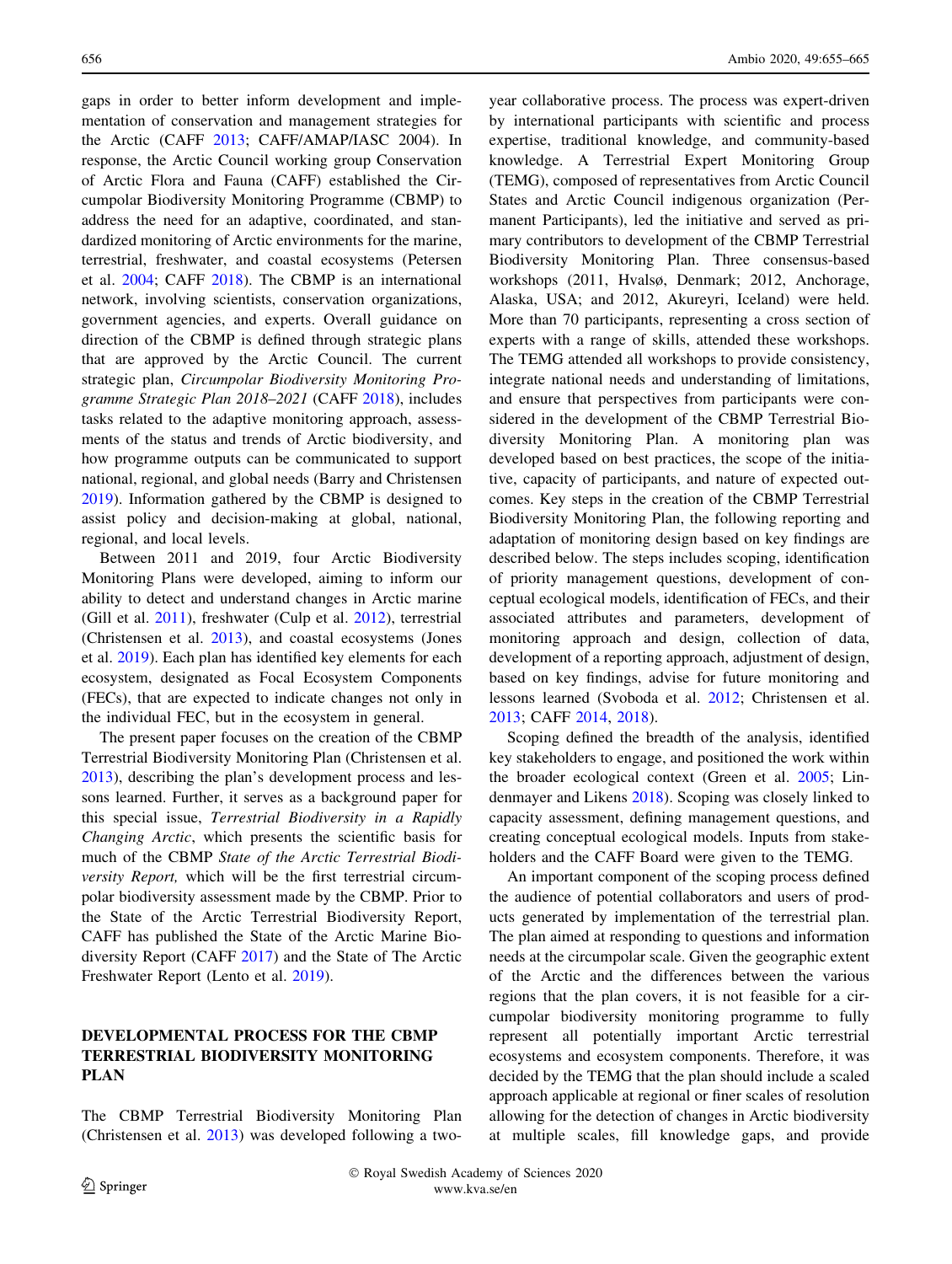relevant information to decision-makers, researchers, and community members.

The geographic boundaries, species, and ecosystems to be included in the Terrestrial Biodiversity Monitoring Plan were selected to align with those outlined in the Arctic Biodiversity Assessment (CAFF [2013\)](#page-7-0), covering High and Low Arctic regions consistent with the Circumpolar Arctic Vegetation Map's subzones A–E (CAVM Team [2003](#page-7-0)) and alpine sub-Arctic regions (Fig. 1). Terrestrial species that reproduce or have resident populations within the Arctic are considered within the Terrestrial Monitoring Plan and thus include birds, mammals, invertebrates, plants, and fungi. Though microbes play a crucial role in ecosystem processes, they are not comprehensively addressed due to limited monitoring capacity, costs, logistics, or feasibility. In keeping with an ecosystem-based approach to monitoring (Schmidt et al. [2017a\)](#page-8-0), the Terrestrial Biodiversity Monitoring Plan is aimed at generating data that would allow for the assessment of the integrity, structure, and function and the impact of main drivers, along with tracking of specific biodiversity elements in the terrestrial Arctic ecosystem.

# PRIORITY QUESTIONS TO ADDRESS MANAGEMENT NEEDS

To be relevant and efficient for decision-making, the development of the CBMP Terrestrial Biodiversity Monitoring Plan started with an understanding of the information required by the target audiences and a set of clear questions to be addressed by the monitoring programme (Green et al. [2005;](#page-8-0) Nichols and Williams [2006;](#page-8-0) Lindenmayer and Likens [2010,](#page-8-0) [2018](#page-8-0); Ims et al. [2013;](#page-8-0) Christensen and Topp-Jørgensen [2016](#page-7-0)). Answering these questions should generate results to inform policy and management decisions (Fancy et al. [2009;](#page-8-0) Lindenmayer and Likens [2010](#page-8-0)). The three expert and stakeholder workshops (see



Fig. 1 Boundary (grey line) of the geographic area covered by the Arctic Biodiversity Assessment and the terrestrial CBMP, defined by the divisions between High Arctic, Low Arctic, and sub-Arctic according to the Circumpolar Arctic Vegetation Map (CAVM Team [2003](#page-7-0)). Map from Christensen et al. [2013](#page-7-0) modified after Hohn and Jaakkola 2010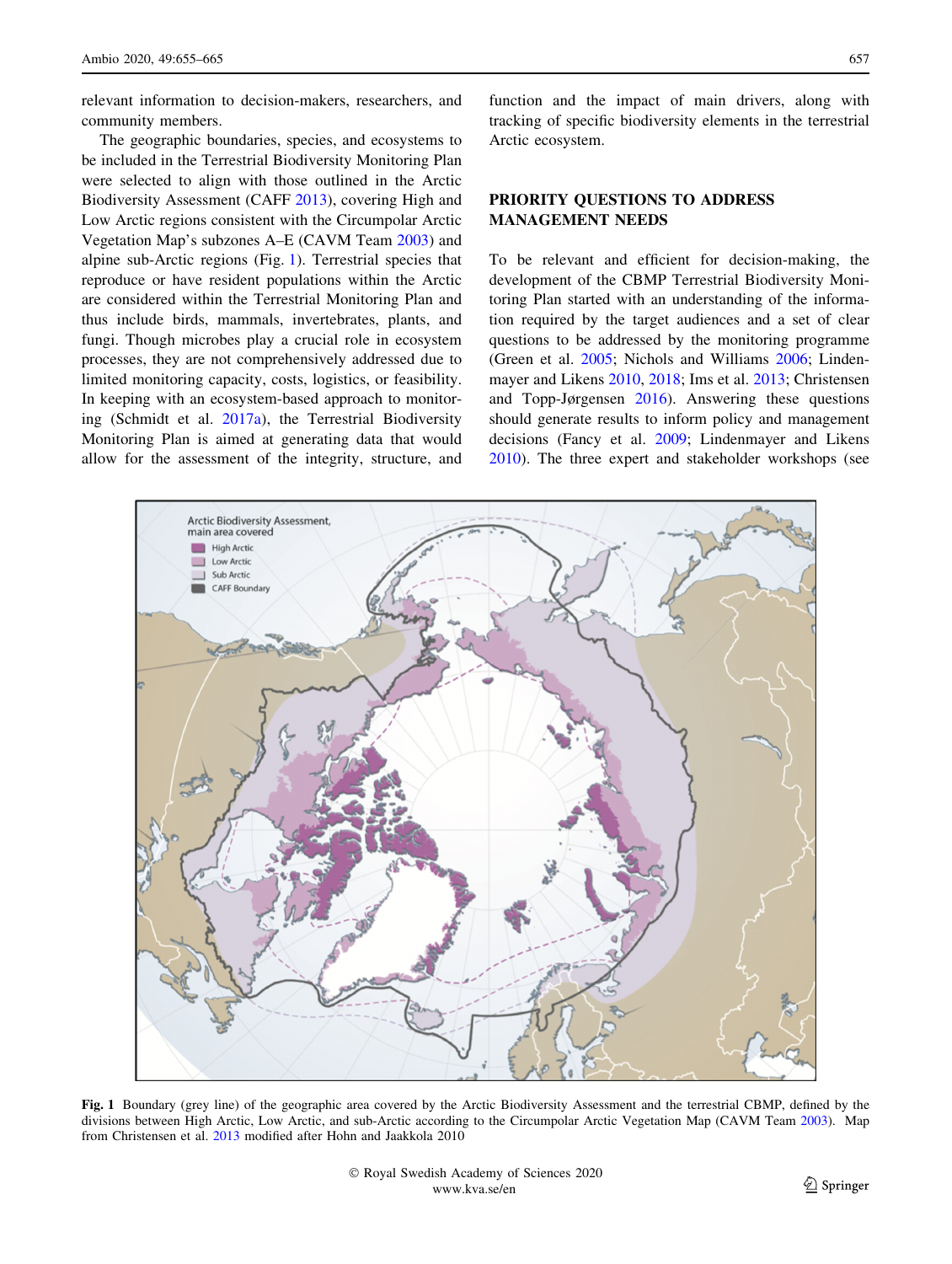above) focused on identifying the type of information desired by communities, administrators, managers, and decision-makers. An outcome of these workshops was a comprehensive set of questions (Svoboda et al. [2012](#page-8-0)), which guided the development of the Terrestrial Biodiversity Monitoring Plan. The result was a small set of key questions for each biotic group and a list of broader, crosscutting priority questions under which the biotic group questions are nested. The key questions to be addressed include: What are the status, trends, and distribution of terrestrial FECs?; What are the primary environmental and anthropogenic drivers?; How are these influencing changes in biodiversity and ecosystem function? (Christensen et al. [2013\)](#page-7-0).

Based on the scoping process and the priority questions, an inventory of existing long-term monitoring programs related to terrestrial biodiversity was compiled by the TEMG, to illustrate existing capacity to monitor as part of the plan (Christensen et al. [2013\)](#page-7-0)

#### CONCEPTUAL ECOLOGICAL MODELS

A conceptual model represents a working hypothesis about key relationships, functions, and organization of a system (Beever and Woodward [2011](#page-7-0)). Structured, conceptual ecological models based on science and other expert and stakeholder input are tools that can provide a ''common language'' to elucidate and communicate critical components, processes, functions and drivers of change within a system. Conceptual models can be used to guide the identification and selection of priority monitoring elements that meaningfully describe the status of many parts of the ecosystem and likely cause(s) of change with the least effort possible (Gross [2003;](#page-8-0) Green et al. [2005;](#page-8-0) Lindenmayer and Likens [2010](#page-8-0); Ims et al. [2013;](#page-8-0) Taylor et al. [2014](#page-8-0); Christensen and Topp-Jørgensen [2016;](#page-7-0) Lindenmayer and Likens [2018\)](#page-8-0).

Through expert input, the CBMP created an overall conceptual model of the Arctic terrestrial system, characterizing key relationships between biotic groups and interactions with abiotic components (Fig. [2\)](#page-4-0). Further, detailed conceptual models relevant to each taxonomic group (vegetation, arthropods, birds, and mammals) were developed and refined at workshops and follow-up meetings. Collectively, the conceptual models were used to identify key system elements, processes, and relationships, ultimately informing the selection of FECs. This approach served as a starting point for developing an integrated sitebased monitoring design that allowed for local-scale adjustments prior to implementation.

# IDENTIFICATION AND RANKING OF FECS AND THEIR ASSOCIATED ATTRIBUTES AND PARAMETERS

Given the complexity of ecosystems, even systems with relatively few species such as the Arctic may require the selection of monitoring target surrogates (Boutin et al. [2009](#page-7-0)). A process to identify and rank potential priority monitoring targets was critical, due to financial and logistical constraints. Even the most ambitious monitoring programme cannot monitor everything, everywhere, all of the time. This is especially true for remote Arctic locations, where access is logistically challenging and costly (Schmidt et al. [2017b\)](#page-8-0). Based on the priority questions and conceptual models, a list of priority FECs and related attributes (Table [1](#page-5-0)), and parameters were identified. Four criteria were used to prioritize FEC attributes: (1) ecological significance as identified through the development of conceptual ecological models; (2) relevance to ecosystem services; (3) value to Arctic Indigenous and non-Indigenous Peoples; and (4) essential for management and legislation needs.

The identified priority FEC attributes are the targets of the monitoring effort, since they represent biodiversity entities that indicate critical functioning and resiliency of Arctic ecosystems and/or are vitally important to subsistence lifestyles and/or economies of Arctic communities. FEC attributes describe various aspects or characteristics of each component. For each attribute, desired/proposed sampling parameters (metrics), methods, monitoring frequency, and spatial scales were identified. The list of essential and recommended FEC attributes, their parameters, collection methods and frequency were refined following peer review.

While a set of priority FEC attributes was identified for each taxonomic group, a set of common, core attributes emerged across all groups and FECs (Table [1\)](#page-5-0). The selected FEC attributes align with the Essential Biodiversity Variables (Pereira et al. [2012](#page-8-0)) and relevant Aichi Biodiversity indicator targets (Convention on Biological Diversity [2010;](#page-7-0) Christensen et al. [2013\)](#page-7-0).

## ADAPTIVE MONITORING APPROACH: DESIGN, REPORTING, AND ADJUSTMENTS

The CBMP strategic plan for 2018–2021 (CAFF [2018\)](#page-7-0) describes how advice and key findings resulting from CBMP will be used, together with lessons learned related to the development and implementation steps of the CBMP Biodiversity Monitoring Plans. The adaptive approach includes the development conceptual models that are based on question settings. CBMP is the monitoring programme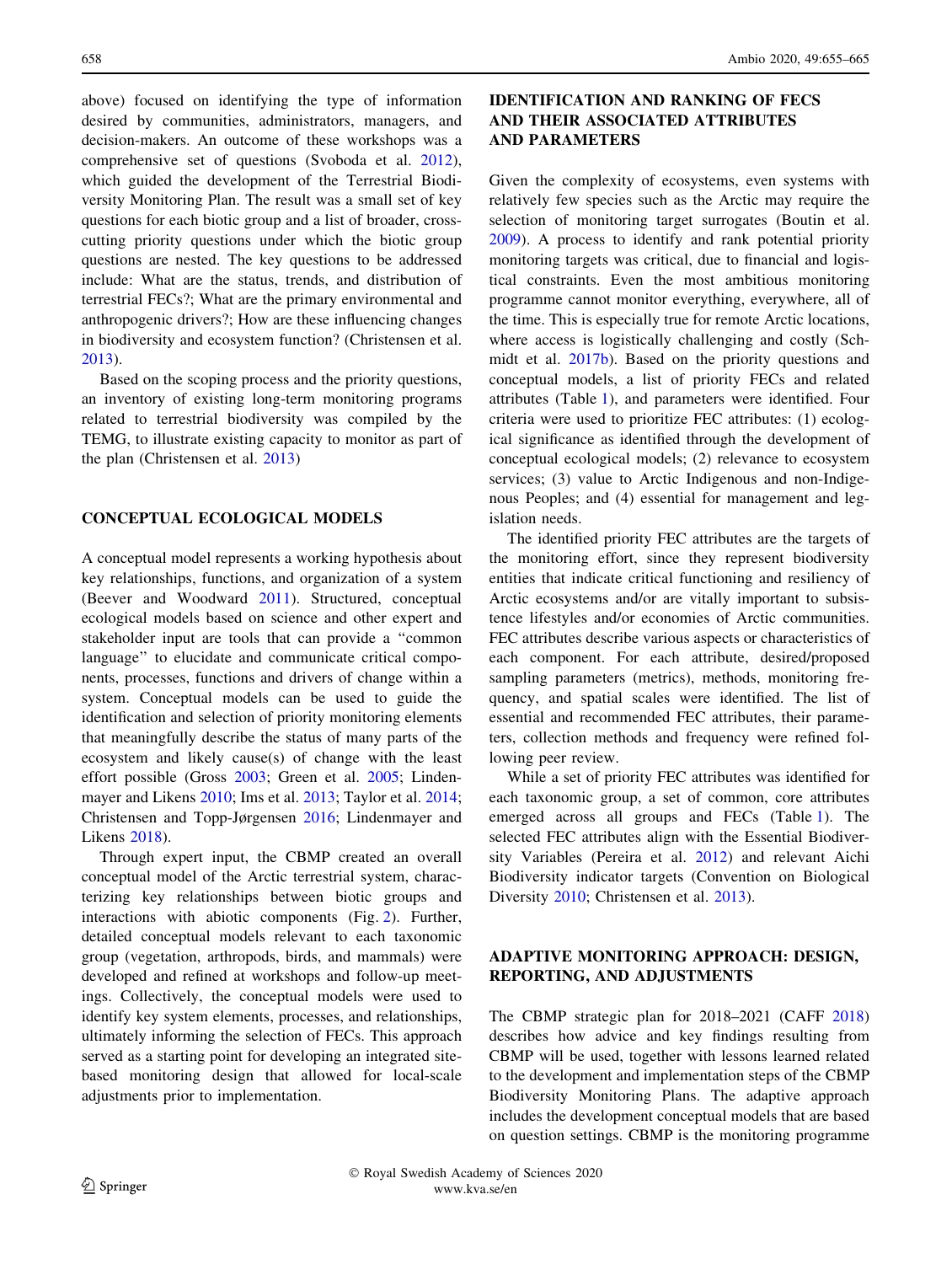<span id="page-4-0"></span>

Fig. 2 High-level conceptual model of the Arctic terrestrial biome. The figure is showing key biotic and abiotic model elements of the ecosystem and their primary interactions. For each of the four ecological compartments (vegetation, birds, mammals, invertebrates), more detailed conceptual models have been developed. The figure also gives examples on suggested core attributes that can be monitored. This is explained more in Table [1](#page-5-0) (Figure is from Christensen et al. [2013](#page-7-0))

under the Arctic Council Working Group; Conservation of Arctic Flora and Fauna (CAFF). The question settings are therefore motivated by and include the needs that the Governments of the Arctic countries and the Arctic Indigenous Organizations may have. The next steps in the process include the development of the CBMP monitoring plan, data collection, data analysis, data interpretation and reporting and communication. The different steps are linked as an iterative process. The adaptive steps are following the reporting. This allows the programme to evolve in response to the key findings, advise for future monitoring, lessons learned and not least new questions. All together this provides a valuable adaptive approach platform (Fig. [3\)](#page-6-0) for the development of future collaborative, cross-jurisdictional monitoring programs across broad geographic scales, especially where capacity to support the programme is limited.

# STANDARDIZATION OF MONITORING EFFORTS AND DATA GATHERING

The Terrestrial Biodiversity Monitoring Plan is designed to take advantage of existing resources, monitoring capacity and data; however, where opportunities for new monitoring activities exist, the plan provides suggested priority monitoring elements and methodologies (Berteaux et al. [2017](#page-7-0)). Hence, when aggregating information from past or current monitoring initiatives the Terrestrial Biodiversity Monitoring Plan relies on the process of harmonization, i.e. extracting comparable information across different methodologies, of which the various papers in this special issue are good examples. The process of harmonization may encompass different methods, either through direct integration, combining derivative products, or through meta-analyses and modelling. The CBMP ''core'' function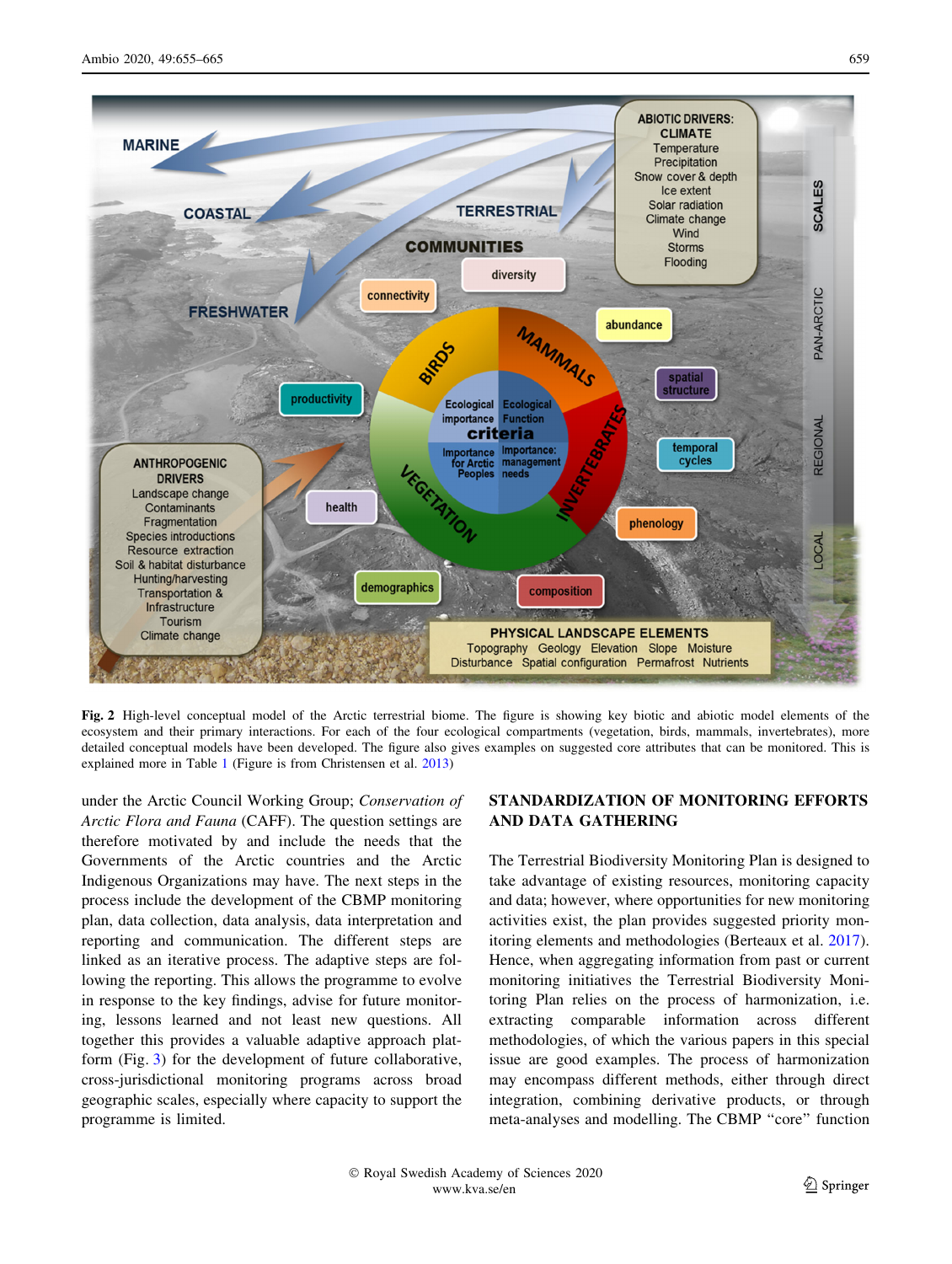<span id="page-5-0"></span>Table 1 Core attributes and examples of associated parameters for monitoring in Arctic terrestrial ecosystems (birds, invertebrates, mammals, and vegetation) monitoring that emerged as common across all biotic groups and FECs Modified from Christensen et al. ([2013\)](#page-7-0)

| <b>Attributes</b>                    | Examples of parameters for monitoring as<br>appropriate for biotic group                                                                                                   |
|--------------------------------------|----------------------------------------------------------------------------------------------------------------------------------------------------------------------------|
| Diversity                            | Taxonomy, species and spatial distribution<br>$(α, β, γ-diversity)$ , genetic diversity and<br>heterozygosity, community composition,<br>rare and non-native species, etc. |
| Abundance                            | Number, density, per cent cover, population<br>size                                                                                                                        |
| Composition                          | Community structure, morphology,<br>ecological traits                                                                                                                      |
| Phenology                            | Timing of breeding, migration, moulting,<br>flowering, emergence                                                                                                           |
| Demographics                         | Sex ratios, age structure, longevity, birth<br>rates, behaviour, population viability,<br>population genetics                                                              |
| Spatial structure                    | Distribution-landscape effects, clumping,<br>social groups, migration patterns,<br>connectivity, fragmentation, genetic<br>structure                                       |
| Temporal cycles                      | Prey-predator cycles, seed production and<br>fire                                                                                                                          |
| Health                               | Parasite loads, pathogens, mass and size,<br>body condition, contaminants                                                                                                  |
| Productivity                         | Biomass, NDVI, reproductive output,<br>nutrient content                                                                                                                    |
| Ecosystem functions<br>and processes | Nutrient cycling, decomposition, pollination                                                                                                                               |

of targeted monitoring and reporting on selected FECs support a myriad of other functions and networks required for ecosystem-based monitoring, and broader national and international reporting needs. This includes detailed core attribute monitoring at the site/plot scale as well as the development of a harmonized database to be used by relevant and targeted reporting on both national and international scales. Importantly, the Terrestrial Biodiversity Monitoring Plan provides suggestions for standardized methods to facilitate future comparisons.

Data generated through the implementation of the Terrestrial Biodiversity Monitoring Plan will be available on the Arctic Biodiversity Data Service (ABDS) [\(www.abds.](http://www.abds.is) [is\)](http://www.abds.is). The ABDS is an online, interoperable data management system for biodiversity data generated through CAFF. The goal of the ABDS is to facilitate access, integration, analysis and display of biodiversity information for scientists, practitioners, managers, policy makers and others working to understand, conserve and manage the Arctic's wildlife and ecosystems. The vision of ABDS is to ensure that biodiversity data provided to CAFF are organized to guarantee a lasting legacy in a manner that facilitates data access and analysis, increases understanding, and thus ultimately promotes well-informed and rapid decisionmaking. Partnerships have been established with other international platforms, including the Arctic Spatial Data Infrastructure (Arctic SDI), Group on Earth Observations Biodiversity Observation Network (GEOBON), the International Network for Terrestrial Research and Monitoring in the Arctic (INTERACT) and the Global Biodiversity Information Facility (GBIF) (CAFF [2018\)](#page-7-0). As an Arctic node within GBIF, any data added to the ABDS are automatically harvested and accessible via GBIF. It is furthermore anticipated that the information generated by the Terrestrial Biodiversity Monitoring Plan will be used to inform sub-global and global assessments (e.g. CBD Global Biodiversity Outlooks (SCBD [2010](#page-8-0), [2014](#page-8-0)) and global IPBES assessments [\(2019](#page-8-0)), and to bring monitoring data collected at the local scale into international reporting.

## IMPORTANT LESSONS LEARNED

#### Be inclusive and relevant

Clearly defining the target audience for a monitoring programme is an essential first step. Designing a monitoring programme based on the needs of communities and decision-makers with clear monitoring questions will ensure that monitoring results are relevant to the intended audience(s). It is important to engage in early and sustained dialogue with groups, communities, and managers in the development process to identify key issues of concern and information needs. Aligning proposed monitoring, analysis, and reporting structures with the mandates of governments and other stakeholders can demonstrate relevance and encourage participation in implementation and support. A concerted effort may be required to engage with stakeholders with limited capacity to participate in initiatives such as an international monitoring programme development. Engagement requires time and financial support, so it is necessary to plan timelines and budgets accordingly.

## Be creative and flexible

In addition to long-term ecosystem-based monitoring data, it will be vital to locate and assess complementary data from a number of sources and methods such as national monitoring inventories, traditional knowledge, local knowledge, academic research, collections and archives (e.g. museum specimens, records, artefacts), remote sensing, and aerial photographs. Identifying as many sources of data as possible early in programme development is critical because the scope or location of these data may determine where it will be most suitable, or even feasible, to develop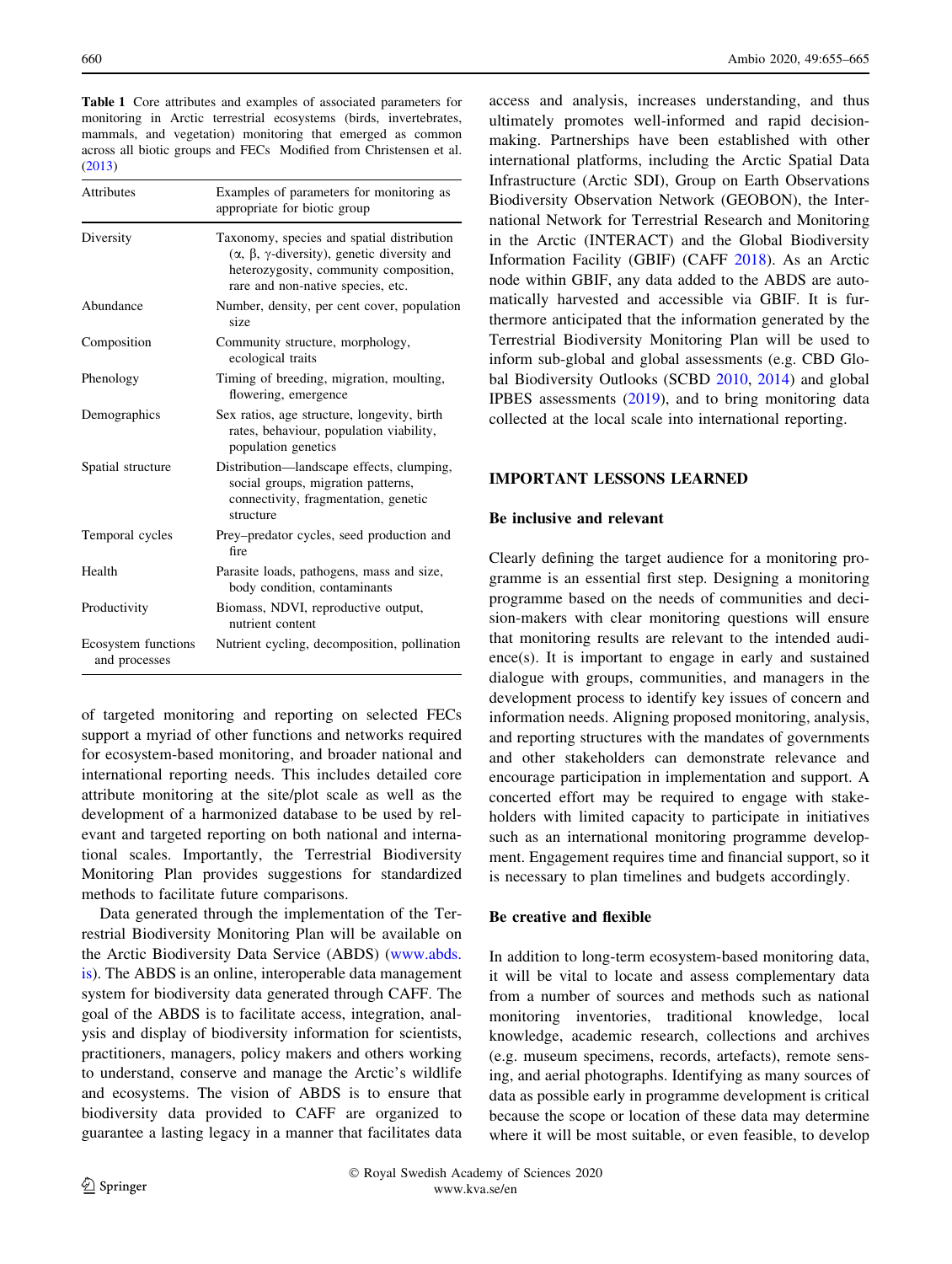<span id="page-6-0"></span>

Fig. 3 The CBMP adaptive long-term monitoring approach. The adaptive approach is inspired by Lindemayer and Likens ([2018\)](#page-8-0) and is described further in the CBMP Strategic Plan CAFF [\(2018\)](#page-7-0)

status and trend assessments or to decide where to deploy future monitoring efforts.

# Be adaptable when developing a monitoring programme at an international scale

When developing a monitoring programme, at an international scale, across regions where monitoring has occurred in the past or is ongoing, harmonization (combining data collected with different methods) rather than standardization (requiring the use of identical methods) of monitoring effort will greatly increase geographic and temporal coverage of typically limited and sporadic data. Further, potential participants are often more willing to engage when they are not facing demands to change their own monitoring initiatives. Harmonization allows for flexibility in the integration of existing monitoring and to be completed successfully across disparate programs, may require generation of derivative products for analyses.

#### Plan and budget for data management and analysis

Data management is challenging for any monitoring programme, and this is specifically true of a programme relying on contributions from many partners. Clearly defining a data management strategy and ensuring there are adequate resources for data management are key to the success of a programme. It is equally important to address issues of intellectual property and publication rights related to data access, sharing, and publication. Data management and ensuring open data access will secure transparency of data sources and subsequently enhance the rigour of analyses undertaken. It will also enable others to reuse data for other purposes, thereby multiplying the impact of the monitoring effort. Finally, a well-supported data management system will ensure data are properly archived for future assessments.

## Prepare communication products to feed into relevant local, regional, and international fora

Effectively communicating monitoring results to decisionmakers and stakeholders is a priority outcome of the CBMP, and essential to relevance, as described above. Therefore, it is critical to have a well-articulated and financially supported strategy for reaching core audiences with monitoring results in a format that meets their needs. This may require multiple reporting products including, for example, online data and trend information, summarized reports (potentially multi-language), presentations, and peer-reviewed journal articles.

## Start small and build on success

Monitoring biodiversity across the entire Arctic is a monumental task. While working towards the comprehensive set of objectives described, it has been necessary to set priorities for small and early successes within the broad framework for monitoring as outlined in the CBMP Terrestrial Biodiversity Monitoring Plan. To this end, CBMP has developed a suite of headline indicators (Gill and Zöckler [2008\)](#page-8-0), which have helped keep CBMP visible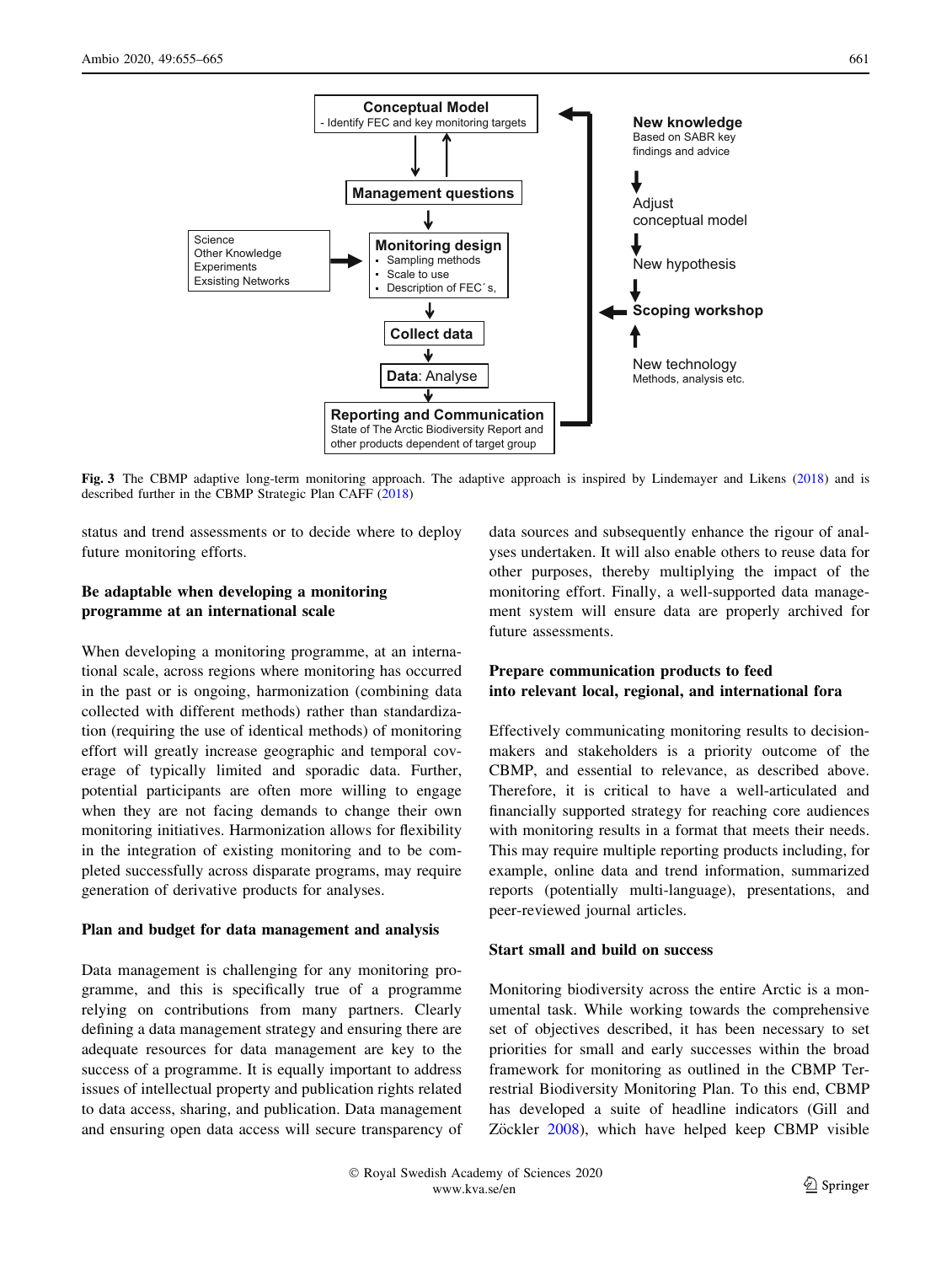<span id="page-7-0"></span>while developing monitoring plans and the first State of the Arctic reports. These indicators are aligned with global biodiversity goals and targets and also allow CBMP to feed into those processes. Examples include the Arctic Protected Areas Indicator (Barry et al. 2017), which catalogues the extent of protected areas across the Arctic and the trends regarding protected area establishment. It helps track progress towards meeting the objectives of CAFF and supporting Aichi Biodiversity Targets and relevant targets within the Sustainable Development Goals (UNEP WCMC and IUCN 2016).

#### CONCLUDING REMARKS

This special issue represents a major milestone in providing key scientific input to a comprehensive assessment of status and trends for Arctic terrestrial biodiversity and existing monitoring efforts. The contents of this special issue will be consolidated and presented in the State of The Arctic Terrestrial Biodiversity Report by the CAFF Arctic Council Working Group.

The CBMP under CAFF has led the process in the development of this special issue. The process drew from best practices in monitoring design including new approaches building upon the capacities and strengths of existing monitoring networks while acknowledging the restraints imposed by limited resources for implementation. The process has yielded important lessons learned, which combined with the key findings and advice for future monitoring can help improve, target, and adapt future monitoring and assessment efforts

Finally, this special issue is an example of how data from different sources can be used to create a platform for future circumpolar assessments of Arctic terrestrial biodiversity.

Acknowledgements The development of the CBMP monitoring programme, programme implementation, and the production of the State of the Arctic Terrestrial Biodiversity Report, has received financial and capacity support from the following sources: Ministry of Environment and Food of Denmark as part of the Danish environmental support programme DANCEA, Canada, Iceland, Sweden, United States, Norway, Finland, Russia, Greenland- Denmark and the Nordic Council of Ministers. Also, the authors acknowledge the contributions of earlier members of the CBMP Terrestrial Steering Group. In this regard, a special thanks to Gabriella Ibarguchi who offered invaluable input to the development of the CBMP Terrestrial Biodiversity Monitoring Plan.

#### **REFERENCES**

AMAP. 2017a. Adaptation actions for a changing Arctic: Perspectives from the Bering-Chukchi-Beaufort Region. Arctic Monitoring and Assessment Programme (AMAP), Oslo.

- AMAP. 2017b. Adaptation actions for a changing Arctic: Perspectives from the Barents Area. Arctic Monitoring and Assessment Programme (AMAP), Oslo.
- AMAP. 2018. Adaptation actions for a changing Arctic: Perspectives from the Baffin Bay/Davis Strait Region. Arctic Monitoring and Assessment Programme (AMAP), Oslo.
- AMAP. 2019. AMAP climate change update 2019: An update to key findings of snow, water, ice and permafrost in the Arctic (SWIPA) 2017. Arctic Monitoring and Assessment Programme (AMAP), Oslo
- Barry, T., and T. Christensen. 2019. Circumpolar Biodiversity Monitoring Programme: Implementing the Strategic plan 2018–2021: Progress report 2019. Akureyri: Conservation of Arctic Flora and Fauna.
- Berteaux, D., A. Thierry, R. Alisauskas, A. Angerbjörn, E. Buchel, E. Doronina, D. Ehrich, N.E. Eide, et al. 2017. Harmonizing circumpolar monitoring of Arctic fox: Benefits, opportunities, challenges and recommendations. Polar Research. [https://doi.](https://doi.org/10.1080/17518369.2017.1319602) [org/10.1080/17518369.2017.1319602](https://doi.org/10.1080/17518369.2017.1319602).
- Beever, E.A., and A. Woodward. 2011. Design of ecoregional monitoring in conservation areas of high-latitude ecosystems under contemporary climate change. Biological Conservation 144: 1258–1269.
- Boutin, S., D.L. Haughland, J. Schieck, J. Herbers, and E. Bayne. 2009. A new approach to forest biodiversity monitoring in Canada. Forest Ecology and Management 258: 168–175.
- Box, J.E., W.T. Colgan, T.R. Christensen, N.M. Schmidt, M. Lund, F.J. Parmentier, R. Brown, U.S. Bhatt, et al. 2019. Key indicators of Arctic climate change: 1971-2017. Environmental Research Letters 14: 045010.
- CAVM Team. 2003. Circumpolar Arctic Vegetation Map. Scale 1:7,500,000. Conservation of Arctic Flora and Fauna (CAFF) Map No. 1. US Fish and Wildlife Service, Anchorage, Alaska. [http://www.geobotany.uaf.edu/cavm/credits.shtml.](http://www.geobotany.uaf.edu/cavm/credits.shtml) Accessed 1 Mar 2012.
- CAFF. 2013. Arctic Biodiversity Assessment. Status and trends in Arctic biodiversity, 678. Akureyri: Conservation of Arctic Flora and Fauna.
- CAFF Terrestrial Steering Group. 2014. Arctic terrestrial biodiversity monitoring plan: Implementation and work plan, Akureyri, 25–27 Feb 2014. CAFF monitoring series report no. 11. CAFF International Secretariat, Akureyri.
- CAFF. 2017. State of the Arctic marine biodiversity report. Akureyri: Conservation of Arctic Flora and Fauna International Secretariat.
- CAFF. 2018. Circumpolar biodiversity monitoring programme strategic plan 2018-2021. CAFF monitoring series report no. 29. Conservation of Arctic Flora and Fauna, Akureyri. ISBN: 978-9935-431-71-4.
- Christensen, T., J. Payne, M. Doyle, G. Ibarguchi, J. Taylor, N.M. Schmidt, M. Gill, M. Svoboda, et al. 2013. The Arctic terrestrial biodiversity monitoring plan (Circumpolar Biodiversity Monitoring Program). CAFF monitoring series report no. 7. Akureyri: CAFF International Secretariat. [http://www.caff.is/terrestrial/](http://www.caff.is/terrestrial/terrestrial-monitoring-plan) [terrestrial-monitoring-plan.](http://www.caff.is/terrestrial/terrestrial-monitoring-plan)
- Christensen, T.R., and E. Topp-Jørgensen (eds.) 2016. Greenland ecosystem monitoring strategy 2017-2021. DCE – Danish Centre for Environment and Energy, Aarhus University.
- Convention on Biological Diversity. 2010. Aichi biodiversity targets. Convention on Biological Diversity. [http://www.cbd.int/sp/](http://www.cbd.int/sp/targets) [targets.](http://www.cbd.int/sp/targets)
- Culp, J.M., W. Goedkoop, J. Lento, K.S. Christoffersen, S. Frenzel, G. Guðbergsson, G., P. Liljaniemi, S. Sandøy, et al. 2012. The Arctic Freshwater Biodiversity Monitoring Plan. CAFF International Secretariat, CAFF monitoring series report no. 7. Akureyri. CAFF International Secretariat. [http://www.caff.is/](http://www.caff.is/freshwater/freshwater-monitoring-publications/196-arctic-freshwater-biodiversity-monitoring-plan)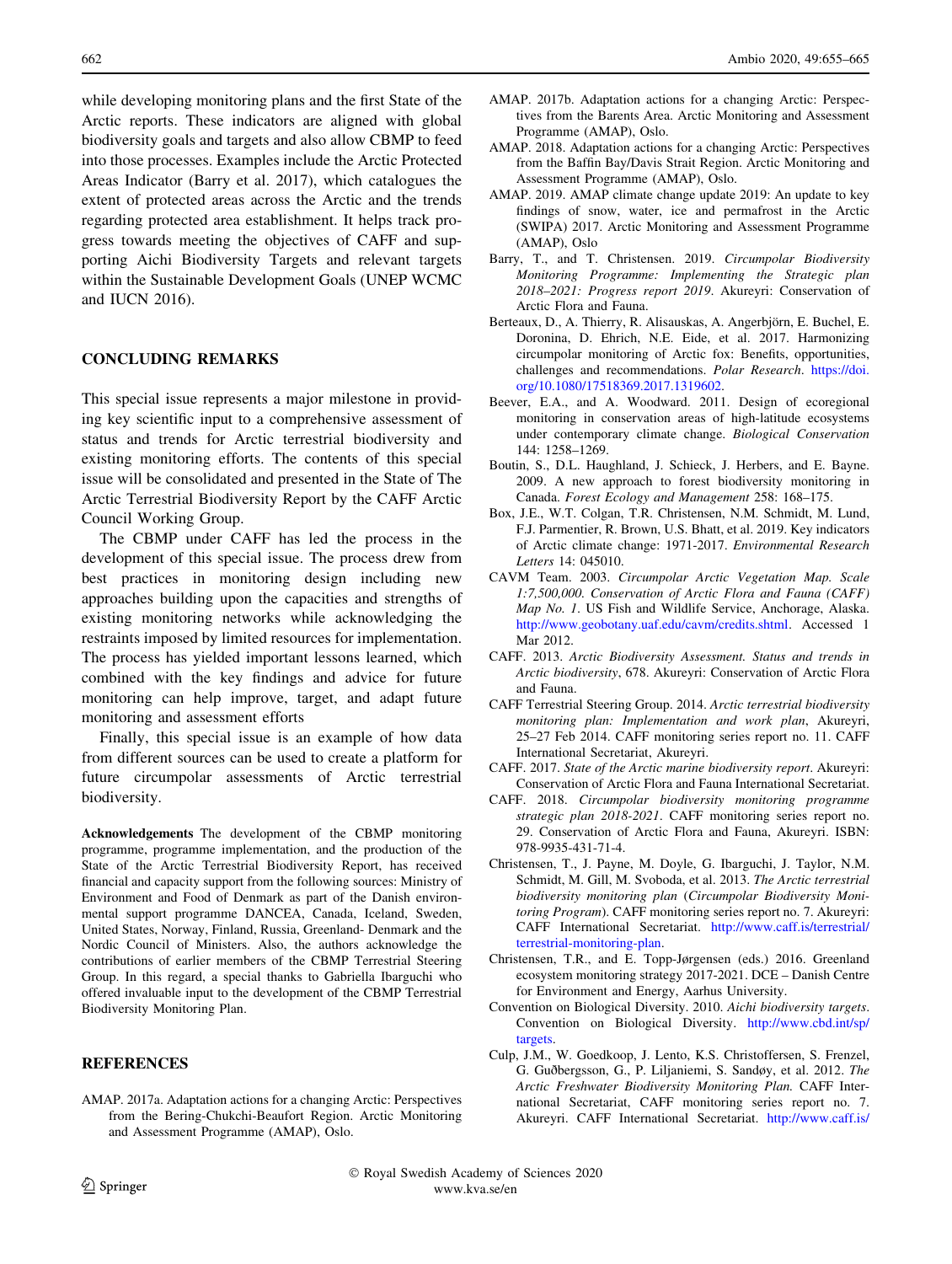<span id="page-8-0"></span>[freshwater/freshwater-monitoring-publications/196-arctic](http://www.caff.is/freshwater/freshwater-monitoring-publications/196-arctic-freshwater-biodiversity-monitoring-plan)[freshwater-biodiversity-monitoring-plan](http://www.caff.is/freshwater/freshwater-monitoring-publications/196-arctic-freshwater-biodiversity-monitoring-plan).

- Fancy, S.G., J.E. Gross, and S.L. Carter. 2009. Monitoring the condition of natural resources in US national parks. Environmental Monitoring and Assessment 151: 161–174.
- Gill, M.J., K. Crane, R. Hindrum, P. Arneberg, I. Bysveen, N.V. Denisenko, V. Gofman, A. Grant-Friedman, et al. 2011. Arctic Marine Biodiversity Monitoring Plan (CBMP-MARINE PLAN). CAFF monitoring series report no. 3 (April 2011). Akureyri: CAFF International Secretariat. [http://caff.is/monitoring-series/](http://caff.is/monitoring-series/view_document/3-arctic-marine-biodiversity-monitoring-plan) [view\\_document/3-arctic-marine-biodiversity-monitoring-plan.](http://caff.is/monitoring-series/view_document/3-arctic-marine-biodiversity-monitoring-plan)
- Gill, M.J., and C. Zöckler. 2008. A strategy for developing indices and indicators to track status and trends in Arctic biodiversity. CAFF CBMP report no. 12. Akureyri: CAFF International Secretariat. [http://caff.is/publications/view\\_document/58-a](http://caff.is/publications/view_document/58-a-strategy-for-developing-indices-and-indicators-to-track-status-and-trends-in-arctic-biodiversity)[strategy-for-developing-indices-and-indicators-to-track-status](http://caff.is/publications/view_document/58-a-strategy-for-developing-indices-and-indicators-to-track-status-and-trends-in-arctic-biodiversity)[and-trends-in-arctic-biodiversity](http://caff.is/publications/view_document/58-a-strategy-for-developing-indices-and-indicators-to-track-status-and-trends-in-arctic-biodiversity).
- Green, R.E., A. Balmford, P.R. Crane, G.M. Mace, J.D. Reynolds, and R.K. Turner. 2005. A framework for improved monitoring of biodiversity: Responses to the World Summit on Sustainable Development. Conservation Biology 19: 56–65.
- Gross, J. 2003. Developing conceptual models for monitoring programs. NPS Inventory and Monitoring Program. [http://](http://science.nature.nps.gov/im/monitor/docs/Conceptual_Modelling.pdf) [science.nature.nps.gov/im/monitor/docs/Conceptual\\_Modelling.](http://science.nature.nps.gov/im/monitor/docs/Conceptual_Modelling.pdf) [pdf](http://science.nature.nps.gov/im/monitor/docs/Conceptual_Modelling.pdf).
- Ims, R.A., J.U. Jepsen, A. Stien, and N.G. Yoccoz. 2013. Science plan for COAT: Climate-observatory for Arctic tundra. Fram centre report series 1. Norway: Fram Centre.
- IPBES. 2019. Summary for policymakers of the global assessment report on biodiversity and ecosystem services of the Intergovernmental Science-Policy Platform on Biodiversity and Ecosystem Services, eds. S. Díaz, J. Settele, E. S. Brondízio, H. T. Ngo, M. Guèze, J. Agard, A. Arneth, P. Balvanera, et al. IPBES secretariat, Bonn, Germany.
- IPCC. 2007. Contribution of Working Groups I, II and III to the fourth assessment report of the intergovernmental panel on climate change. In IPCC fourth assessment report: Climate change 2007, eds. R.K, Pachauri, and A. Reisinger. Geneva: Intergovernmental Panel on Climate Change. [http://www.ipcc.](http://www.ipcc.ch/publications_and_data/ar4/syr/en/contents.html) [ch/publications\\_and\\_data/ar4/syr/en/contents.html.](http://www.ipcc.ch/publications_and_data/ar4/syr/en/contents.html)
- IPCC. 2014. Climate change 2014. Part B: Regional aspects. Contribution of Working Group II to the fifth assessment report of the intergovernmental panel on climate change: Impacts, adaptation, and vulnerability, eds. V.R. Barros, C.B. Field, D.J. Dokken, M.D. Mastrandrea, K.J. Mach, T.E. Bilir, M. Chatterjee, K.L. Ebi, et al. Cambridge.
- IPCC, 2019: Summary for policymakers. In IPCC special report on the ocean and cryosphere in a changing climate, eds. H.-O. Pörtner, D.C. Roberts, V. Masson-Delmotte, P. Zhai, M. Tignor, E. Poloczanska, K. Mintenbeck, M. Nicolai, A. Okem, J. Petzold, B. Rama, and N. Weyer.
- Jones, T., D. McLennan, C. Behe, M. Arvnes, S. Wegeberg, L. Sergienko, C. Harris, Q. Harcharek, et al. 2019. Arctic coastal biodiversity monitoring plan. Akureyri: Conservation of Arctic Flora and Fauna International Secretariat.
- Lento, J., W. Goedkoop, J. Culp, K.S. Christoffersen, K. Fannar Lárusson, E. Fefilova, G. Guðbergsson, P. Liljaniemi, et al. 2019. State of the Arctic freshwater biodiversity. Akureyri: Conservation of Arctic Flora and Fauna International Secretariat. ISBN 978-9935-431-77-6.
- Lindenmayer, D.B., and G.E. Likens. 2010. The science and application of ecological monitoring. Biological Conservation 143: 1317–1328.
- Lindenmayer, D.B., and G.E. Likens. 2018. Effective ecological monitoring. Effective ecological monitoring, 2nd ed. Clayton: CSIRO Publishing.
- Nichols, J.D., and B.K. Williams. 2006. Monitoring for conservation. Trends in Ecology & Evolution 21: 668–673.
- Notz, D., and J. Stroeve. 2016. Observed Arctic sea-ice loss directly follows anthropogenic  $CO<sub>2</sub>$  emission. Science 354: 747–750.
- Overland, J., E. Dunlea, D.E. Box, R. Corell, M. Forsius, V. Kattsov, M.S. Olsen, J. Pawlak, et al. 2019. The urgency of Arctic change. Polar Science 21: 6-13.
- Pereira, H.M., L.M. Navarro, and I.S. Martins. 2012. Global biodiversity change: The bad, the good, and the unknown. Annual Review of Environment and Resources 37: 25–50.
- Petersen A., C. Zöckler, and M.V. Gunnarsdóttir. 2004. Circumpolar Biodiversity Monitoring Program. Framework document. CAFF CBMP Report 1. Akureyri: CAFF.
- Richter-Menge, J., J.E. Overland, J.T. Mathis, and E.E. Osborne, eds. 2017. Arctic report card 2017. [http://www.arctic.noaa.gov/](http://www.arctic.noaa.gov/Report-Card) [Report-Card.](http://www.arctic.noaa.gov/Report-Card)
- SCBD. 2010. Global biodiversity outlook 3. Montreal, Quebec: Secretariat - Convention on Biological Diversity.
- SCBD. 2014. Global biodiversity outlook 4, 155. Montreal: Secretariat - Convention on Biological Diversity.
- Schmidt, N.M., B. Hardwick, O. Gilg, T.T. Høye, P.H. Krogh, H. Meltofte, A. Michelsen, J.B. Mosbacher, et al. 2017a. Interaction webs in arctic ecosystems: Determinants of arctic change? Ambio 46: 12–25.
- Schmidt, N.M., T.R. Christensen, and T. Roslin. 2017b. A high arctic experience of uniting research and monitoring. Earth's Future 5: 650–654.
- Svoboda, M., T. Christensen, E. Jørgensen, T. Taylor, J.J. Payne, and J.F. Schmidt. 2012. Terrestrial biodiversity monitoring group: Designing an Arctic terrestrial biodiversity monitoring plan: 1st Workshop, Hvalsø, Denmark, 11–13 Oct 2011. CAFF monitoring series report no. 7. Akureyri, Iceland: CAFF International Secretariat.
- Taylor, J.J., E.J. Kachergis, G.R. Toevs, J.W. Karl, M.R. Bobo, M. Karl, S. Miller, and C.S. Spurrier. 2014. AIM-monitoring: A component of the BLM assessment, inventory, and monitoring strategy. Technical Note 445. U.S. Department of the Interior, Bureau of Land Management, National Operations Center, Denver, CO, BLM/OC/ST-14/003+1735.
- Terrestrial Steering Group. 2014. Arctic terrestrial biodiversity monitoring plan: Implementation and work plan. Akureyri, 25–27 Feb 2014. CAFF monitoring series report no. 11. Akureyri: CAFF International Secretariat. ISBN: 978-9935- 431-31-8.

Publisher's Note Springer Nature remains neutral with regard to jurisdictional claims in published maps and institutional affiliations.

#### AUTHOR BIOGRAPHIES

Tom Christensen Section of Arctic Environment, Aarhus University, and Co-lead of the Circumpolar Biodiversity Monitoring Programme (CBMP). Main research interests include the development of monitoring standards for Arctic biodiversity, methods to identify important biodiversity hotspots, and environmental consequences of human impacts on biodiversity in the Arctic.

Address: Department of Bioscience, Arctic Research Centre, Aarhus University, Frederiksborgvej 399, 4000 Roskilde, Denmark.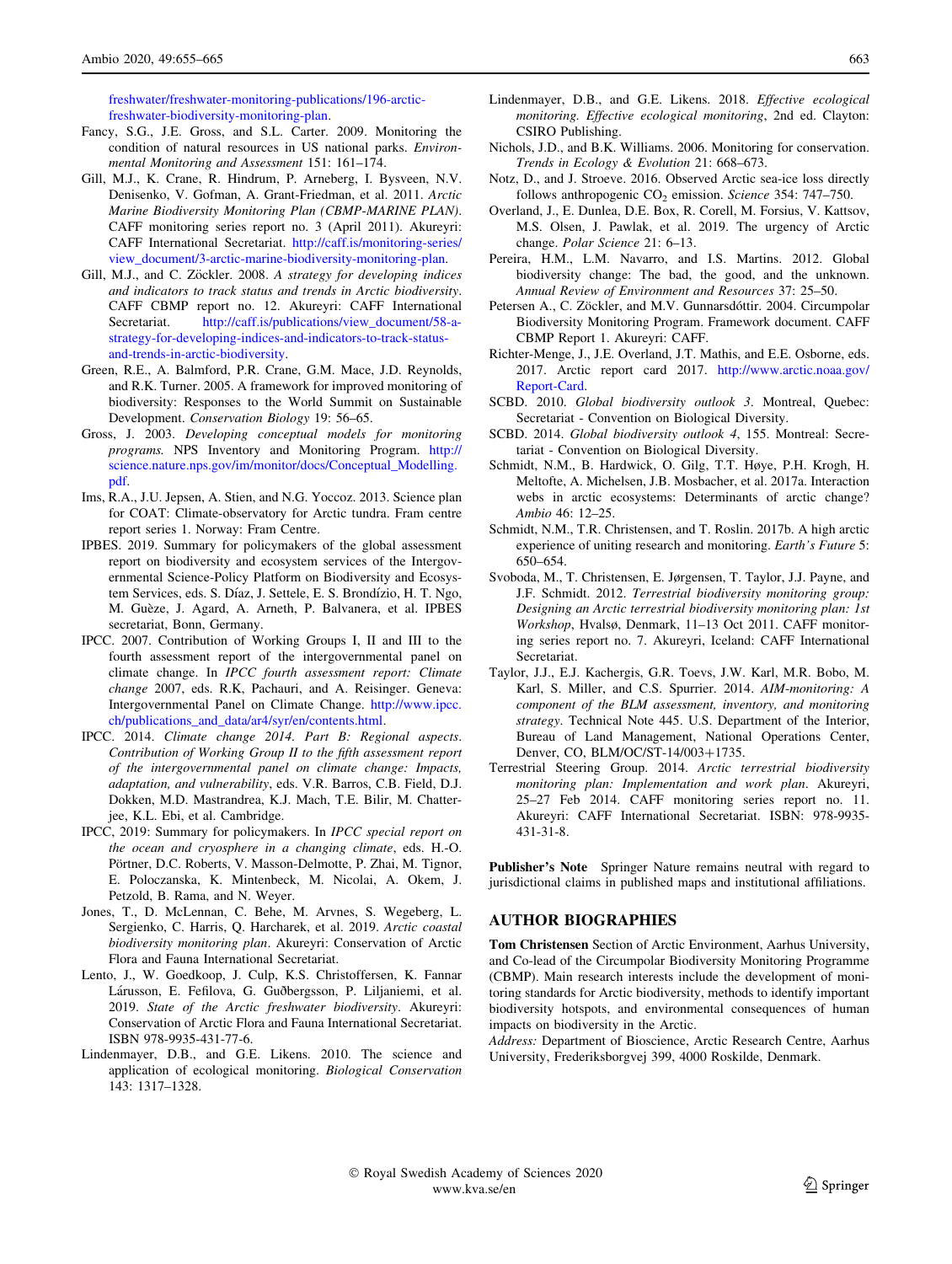Tom Barry is the Executive Secretary for the Conservation of Arctic Flora and Fauna (CAFF), the biodiversity working group of the Arctic Council, based in Akureyri, Iceland. Tom works with a diverse range of stakeholders from across the Arctic to ensure that biodiversity conservation remains a priority for audiences working in Arctic policy and in multilateral global environmental agreement settings. Address: Borgir, Nordurslod, Akureyri, Iceland.

Address: Department of the Environment and Natural Resources, University of Iceland, Reykjavík, Iceland.

Jason J. Taylor is a protected areas Superintendent for the US National Park Service, in Alaska. Jason is a past Co-Lead for the Circumpolar Biodiversity Monitoring Program and served as the US Representative to the CBMP Terrestrial Steering Group for many years. His past research efforts have focused on landscape ecology and multi-scale monitoring programs.

Address: U.S. National Park Service, PO Box 517, Skagway, AK 99840, USA.

Marlene Doyle works as a manager for Indigenous and Northern Affairs Canada, previous member of the TEMG/CBMP terrestrial SG, and co-author of the Arctic Terrestrial Biodiversity Monitoring Plan. Address: Crown-Indigenous Relations and Northern Affairs Canada, 25 Eddy St. Gatineau, Gatineau, QC K1A 0H4, Canada.

Mora Aronsson is a senior advisor at Swedish Species Information Centre, Swedish University of Agricultural Sciences, and Co-Chair for Terrestrial CBMP over the last four years. Mora has for 40 years been working with many aspects of biodiversity in Sweden, the European Union, and the Arctic, and has a special interest in Arctic/sub-Arctic vascular plants and vegetation.

Address: Swedish Species Information Centre, Swedish University of Agricultural Sciences, P.O. Box 7007, 750 07 Uppsala, Sweden.

Jørund Braa is a senior adviser at Norwegian Environment Agency. He is involved in a wide range of topics, specially within threatened species and habitats and is a member of the Terrestrial Steering Group within the CBMP.

Address: Norwegian Environment Agency, Postbox 5672, Torgarden, 7485 Trondheim, Norway.

Casey Burns is the Wildlife and Threatened & Endangered Species Lead for the US Bureau of Land Management, Alaska and serves on the CBMP Terrestrial Steering Group as a US Representative. Casey focuses on working collaboratively to monitor, manage, and restore wildlife habitat on multiple use landscapes.

Address: Bureau of Land Management, 222 West 7th Ave, #13, Anchorage, AK, USA.

Catherine Coon is the Chief of the Environmental Sciences Management section within the Alaska Region and Co-lead of the Circumpolar Biodiversity Monitoring Programme (CBMP) and directs the work that provides the information needed to predict, assess, and manage impacts from offshore energy and marine mineral exploration, development, and production activities on human, marine, and coastal environments.

Address: Bureau of Ocean Energy Management, U.S. Department of the Interior, 3801 Centerpoint Drive Suite 500, Anchorage, AK 99503-5823, USA.

Stephen Coulson is a member of the Terrestrial Expert Monitoring Group within the CBMP and author for publications in the present special issue. He has been active in Arctic science since 1991 with a primary focus on the invertebrate biology of terrestrial and freshwater

habitats in Svalbard.

Address: Swedish Species Information Centre, Swedish University of Agricultural Sciences, P.O. Box 7007, 750 07 Uppsala, Sweden.

Christine Cuyler is a Senior Scientist at Pinngortitaleriffik— Greenland Institute of Natural Resources, working with caribou and muskoxen stock assessment, demographics, distribution and habitat use, health, drivers of change, threats, and methods development. The primary purpose is providing knowledge relevant to recommendations underlying management for sustainable use.

Address: Greenland Institute of Natural Resources, P.O. Box 570, 3900 Nuuk, Greenland.

Knud Falk is an independent researcher and consultant on Arctic biodiversity monitoring and management and since 1981 together works with Søren Møller, leading Peregrine Falcon Monitoring in South Greenland.

Address: Ljusstöparbacken 11A, 11765 Stockholm, Sweden.

Starri Heiðmarsson is a botanist at the Icelandic Institute of Natural History, curator of the lichen herbarium, AMNH, and Co-Chair of Terrestrial CBMP over the last three years. His research interests are lichen biodiversity of Iceland and the Arctic, primary succession on nunataks and the taxonomy of the primarily lichenized family Verrucariaceae.

Address: Icelandic Institute of Natural History, Borgir Nordurslod, 600 Akureyri, Iceland.

Pauliina Kulmala is an ecologist and works as a Nature Conservation Specialist in Parks & Wildlife Finland in Rovaniemi. Parks & Wildlife Finland is responsible for the management of state-owned protected areas: their species and habitats conservation, cultural heritage as well as recreational services and is a member of the Terrestrial Steering Group within the CBMP.

Address: Metsähallitus Parks & Wildlife, P.O. Box 8016, 96101 Rovaniemi, Finland.

James Lawler is the Program Manager for an Ecological Inventory and Monitoring program for the US National Park Service, Alaska. James serves on the CBMP Terrestrial Steering Group as a US Representative. James's research interests are primarily large mammal ecology and monitoring of northern environments.

Address: U.S. National Park Service, 240 West 5th Ave, Anchorage, AK 99501, USA.

Douglas MacNearney is a Wildlife Technician working for Environment and Climate Change Canada on the Arctic Terrestrial Birds and Ecosystems program. This program is responsible for monitoring shorebird nesting populations and habitat change at several sites in the Canadian Arctic, including some that have been monitored annually since 1998.

Address: National Wildlife Research Centre, Ottawa, ON K1S 5B6, Canada.

Virve Ravolainen is a scientist and a member of the vegetation expert network within CBMP. Ravolainen works at the Norwegian Polar Institute, and is responsible for vegetation monitoring and research in Svalbard within the Climate Ecological Observatory for Arctic Tundra-COAT program. Her research interests include tundra ecosystem change, with a focus on vegetation, and climate and herbivore impacts on it.

Address: Norwegian Polar Institute, Fram Centre, Postbox 6606, Langnes, 9296 Tromsø, Norway.